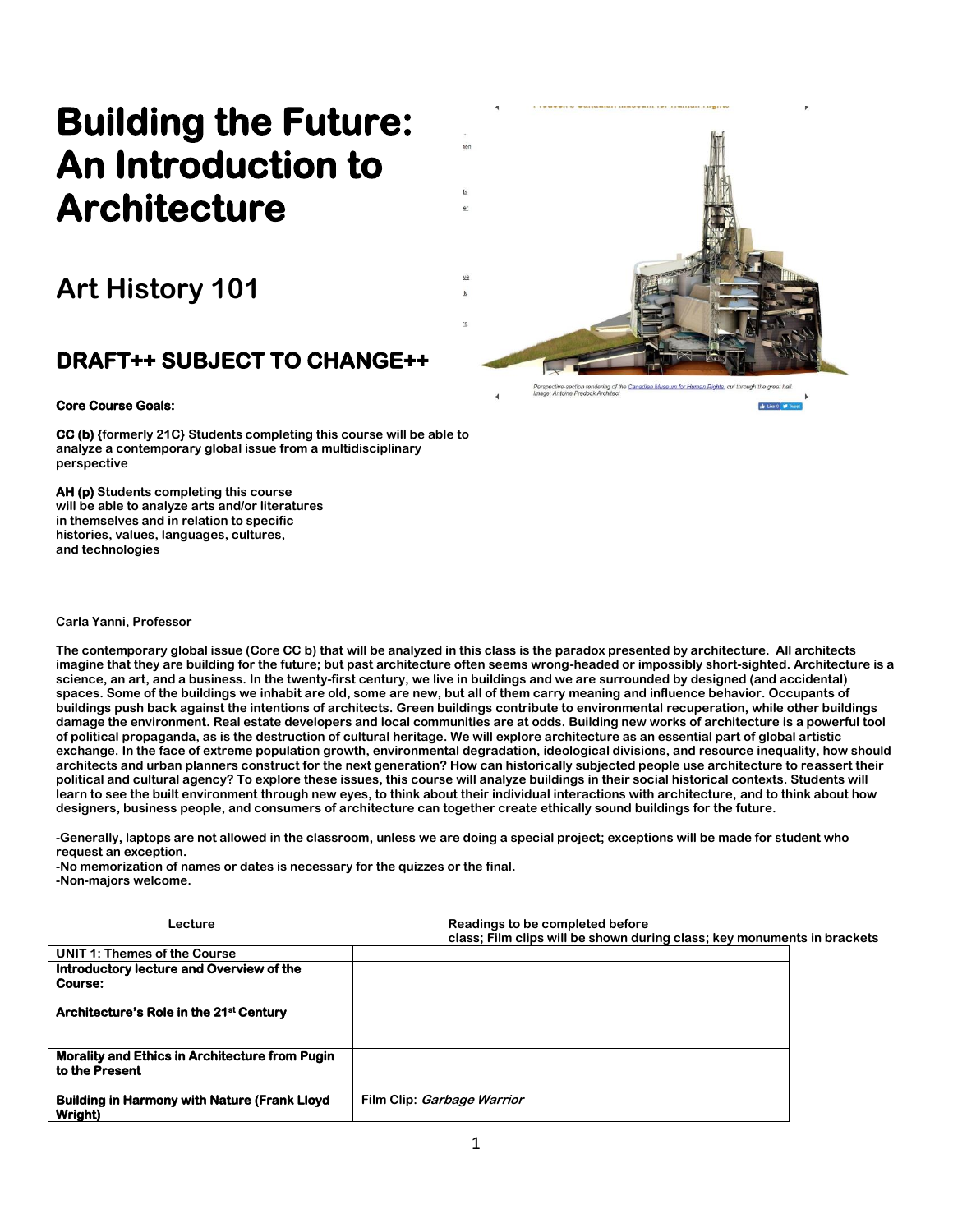| <b>Recycled Buildings</b>                                                               | Yudelson, Green Building Revolution, chapters 1 and 2                                            |  |  |
|-----------------------------------------------------------------------------------------|--------------------------------------------------------------------------------------------------|--|--|
| Skyscrapers, the Race for Height, and                                                   | Mitchell, "Do we Still Need Skyscrapers?"                                                        |  |  |
| <b>Vulnerability to Terrorism</b>                                                       |                                                                                                  |  |  |
|                                                                                         | Yeang, The Green Skyscraper, 17-29                                                               |  |  |
|                                                                                         | [Solaris, Shanghai Tower]                                                                        |  |  |
|                                                                                         |                                                                                                  |  |  |
| Architecture as Propaganda; Destroying                                                  | Film clip: Riefenstahl, Triumph of the Will, 1934                                                |  |  |
| architecture as Propaganda                                                              |                                                                                                  |  |  |
|                                                                                         | [Zeppelinfeld]                                                                                   |  |  |
| Neo-classical architecture of the Nazi Party;<br>the architecture of Washington DC; the |                                                                                                  |  |  |
| destruction of the Standing Buddhas by the                                              |                                                                                                  |  |  |
| <b>Taliban</b>                                                                          |                                                                                                  |  |  |
|                                                                                         |                                                                                                  |  |  |
| Unit 2: Tracing the Roots of 21st-century                                               |                                                                                                  |  |  |
| <b>Challenges</b>                                                                       |                                                                                                  |  |  |
|                                                                                         |                                                                                                  |  |  |
| Modernism I: Architecture and Universality (de<br><b>Stiil and Le Corbusier)</b>        | Curtis, chapter 16, 275-285 (about Le Corbusier)                                                 |  |  |
|                                                                                         | Van Doesburg in Conrads.pdf (about de Stijl)                                                     |  |  |
|                                                                                         | Le Corbusier, Towards a New Architecture, 92-101, 133-138, 153-                                  |  |  |
|                                                                                         | 159                                                                                              |  |  |
|                                                                                         |                                                                                                  |  |  |
|                                                                                         |                                                                                                  |  |  |
| <b>Modernism II: The Bauhaus</b><br>Modernism III: Mies and the Glass Box               | Curtis, chapter 15, 257-273 (about the International Style)                                      |  |  |
|                                                                                         |                                                                                                  |  |  |
|                                                                                         |                                                                                                  |  |  |
|                                                                                         | Oremus, "A History of Air Conditioning," Slate Magazine                                          |  |  |
|                                                                                         | http://www.slate.com/articles/arts/culturebox                                                    |  |  |
|                                                                                         | /2011/07/a history of air conditioning.html                                                      |  |  |
|                                                                                         | Go over a sample test question                                                                   |  |  |
| <b>Modernist Urban Planning</b><br>and the Problem of Low-Income Housing                | Read CIAM in Conrads, "The Charter of Athens," (1933)137-145<br>(about modernist urban planning) |  |  |
|                                                                                         |                                                                                                  |  |  |
|                                                                                         | Film clip: World's Fair, 1939                                                                    |  |  |
|                                                                                         |                                                                                                  |  |  |
|                                                                                         |                                                                                                  |  |  |
| Screen Film "The Pruitt-Igoe Myth" in class                                             | Hand-out for film discussion                                                                     |  |  |
|                                                                                         | Read Bristol, "The Pruitt-Igoe Myth," Journal of Architectural                                   |  |  |
|                                                                                         | Education 44.3 (May 1991): 163-171                                                               |  |  |
|                                                                                         |                                                                                                  |  |  |
|                                                                                         |                                                                                                  |  |  |
| <b>MIDTERM</b>                                                                          | Details and sample questions will be discussed before the test.                                  |  |  |
|                                                                                         | You may bring a 8.5 x 11 inch piece of paper to the midterm, hand-                               |  |  |
|                                                                                         | written or types, not images.                                                                    |  |  |
|                                                                                         |                                                                                                  |  |  |
| <b>Unit 3: Contemporary Challenges</b>                                                  | No memorization required.                                                                        |  |  |
| Capitol Cities: Brasilia, New Delhi, Chandigarh                                         | Read Curtis, chapter 23 (Late Corb) 424-435                                                      |  |  |
|                                                                                         | Read Curtis, Chapter 24, 437-449 (about L'Unite d'habitation)                                    |  |  |
|                                                                                         |                                                                                                  |  |  |
|                                                                                         | Read Curtis, chapter 28                                                                          |  |  |
|                                                                                         | John Peter, An Oral History of Modern Architecture, interview with                               |  |  |
|                                                                                         | <b>Oscar Neimeyer</b>                                                                            |  |  |
|                                                                                         |                                                                                                  |  |  |
|                                                                                         |                                                                                                  |  |  |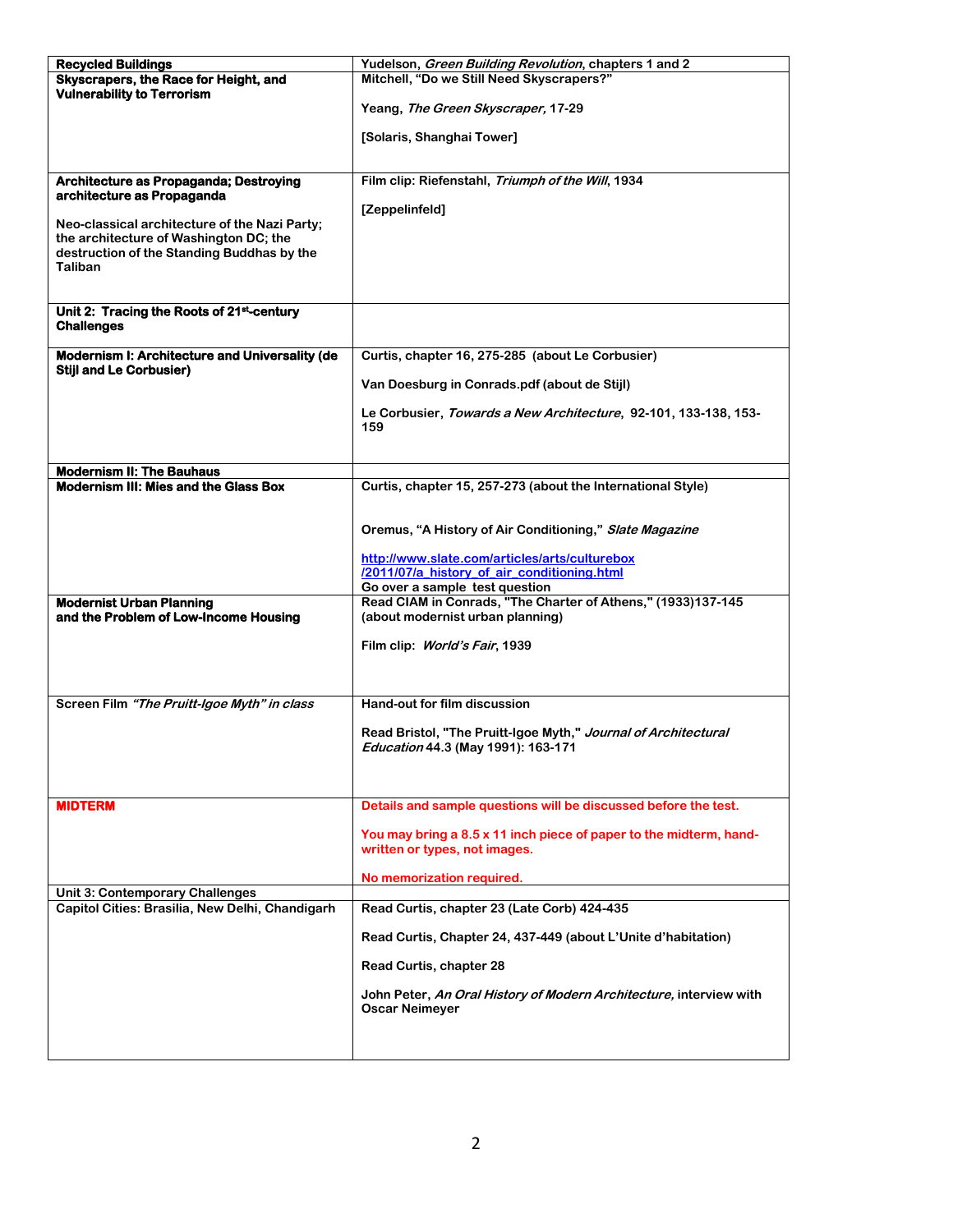| <b>Architecture of Louis Kahn</b>                                                   | Kahn, "The Room, the Street and Human Agreement" (1971)                                                                                                                                                                                                                                                                    |
|-------------------------------------------------------------------------------------|----------------------------------------------------------------------------------------------------------------------------------------------------------------------------------------------------------------------------------------------------------------------------------------------------------------------------|
| <b>Discussion of Capitol buildings</b>                                              | Film Clip: Nathaniel Kahn, My Architect, A Son's Journey, 2003                                                                                                                                                                                                                                                             |
|                                                                                     | Paper Topics Due: Hand in an actual piece of paper in class. Essay<br>prompt on last two pages of this syllabus.                                                                                                                                                                                                           |
| The World Trade Center: Twin Towers and the                                         | Film clip: Why the Towers Fell, Nova, PBS, 2003                                                                                                                                                                                                                                                                            |
| <b>One World Trade Center</b>                                                       | Gillespie, Twin Towers, excerpt                                                                                                                                                                                                                                                                                            |
|                                                                                     | Readings about the World Trade Center from just after 9/11:                                                                                                                                                                                                                                                                |
|                                                                                     | Evans, "A Killer's Resentments," Newsweek (December 31, 2001);                                                                                                                                                                                                                                                             |
|                                                                                     | Foster, "In New York," London Review of Books (January 2002);<br>Lewis, "In a Changing Skyline, a Sudden Glaring Void," New York<br>Times (2001)                                                                                                                                                                           |
| Where are the Women Architects?                                                     | Film clip: King Vidor, The Fountainhead, 1948                                                                                                                                                                                                                                                                              |
| The Star System in Architecture                                                     | Bussel, "Leveling the Playing Field," P/A 1995                                                                                                                                                                                                                                                                             |
|                                                                                     | Stratigakos Where are the women architects, excerpt                                                                                                                                                                                                                                                                        |
| <b>Spring Break</b>                                                                 |                                                                                                                                                                                                                                                                                                                            |
| The New Brutalism: Concrete                                                         | <b>Explain Outline Workshop</b>                                                                                                                                                                                                                                                                                            |
| Outline Due in Class: Workshop will take entire<br>class time                       | Bring an actual paper copy of your outline.                                                                                                                                                                                                                                                                                |
| Postmodernism and the 2006 Greening of<br><b>College Avenue Rutgers Competition</b> |                                                                                                                                                                                                                                                                                                                            |
| <b>No Class</b>                                                                     | No class                                                                                                                                                                                                                                                                                                                   |
| <b>Tour of Business School</b>                                                      | Meet at the Business School, Livingston Campus                                                                                                                                                                                                                                                                             |
| Watch the film Urbanized                                                            |                                                                                                                                                                                                                                                                                                                            |
| Debates about 20C New York: Robert Moses vs.<br>Jane Jacobs                         |                                                                                                                                                                                                                                                                                                                            |
| and                                                                                 |                                                                                                                                                                                                                                                                                                                            |
| Discussion of the film, Urbanized                                                   |                                                                                                                                                                                                                                                                                                                            |
|                                                                                     |                                                                                                                                                                                                                                                                                                                            |
| Paper Due at 5PM (No Class)                                                         | Please upload your paper and illustrations to the Dropbox. Please<br>include your last name in the name of the documents. (For example,<br>Lastname_Name of building.doc.) Papers should be in Word (not a<br>pdf.) The illustrations may be a separate pdf or contained inside the<br>Word doc. FIVE PAGES or 1500 words. |
| Neo-traditional Town planning and<br><b>Rebuilding After Katrina</b>                | Upton, Buildings in the United States, excerpt, 101-105                                                                                                                                                                                                                                                                    |
|                                                                                     | Doordan, Twentieth Century Architecture, excerpt, 250-252                                                                                                                                                                                                                                                                  |
|                                                                                     | Duany, "New Urbanism Bites Back," Letter to Preservation Magazine.                                                                                                                                                                                                                                                         |
|                                                                                     | Film Clip: Peter Weir, The Truman Show, 1998 not shown 2017                                                                                                                                                                                                                                                                |
| Recent Architecture in Shanghai and Beijing                                         | Pridmore, Shanghai: The architecture of China's Great Urban Center<br>(Excerpt)                                                                                                                                                                                                                                            |
|                                                                                     | Seng Kuan; Peter G. Rowe, eds. Shanghai: Architecture and<br><b>Urbanism for Modern China</b><br>"National Stadium: Herzog & de Meuron Create an Icon that Reaches<br>beyond the Olympics," Architectural Record 196, no. 7 (July 2008):<br>$90 - 99$                                                                      |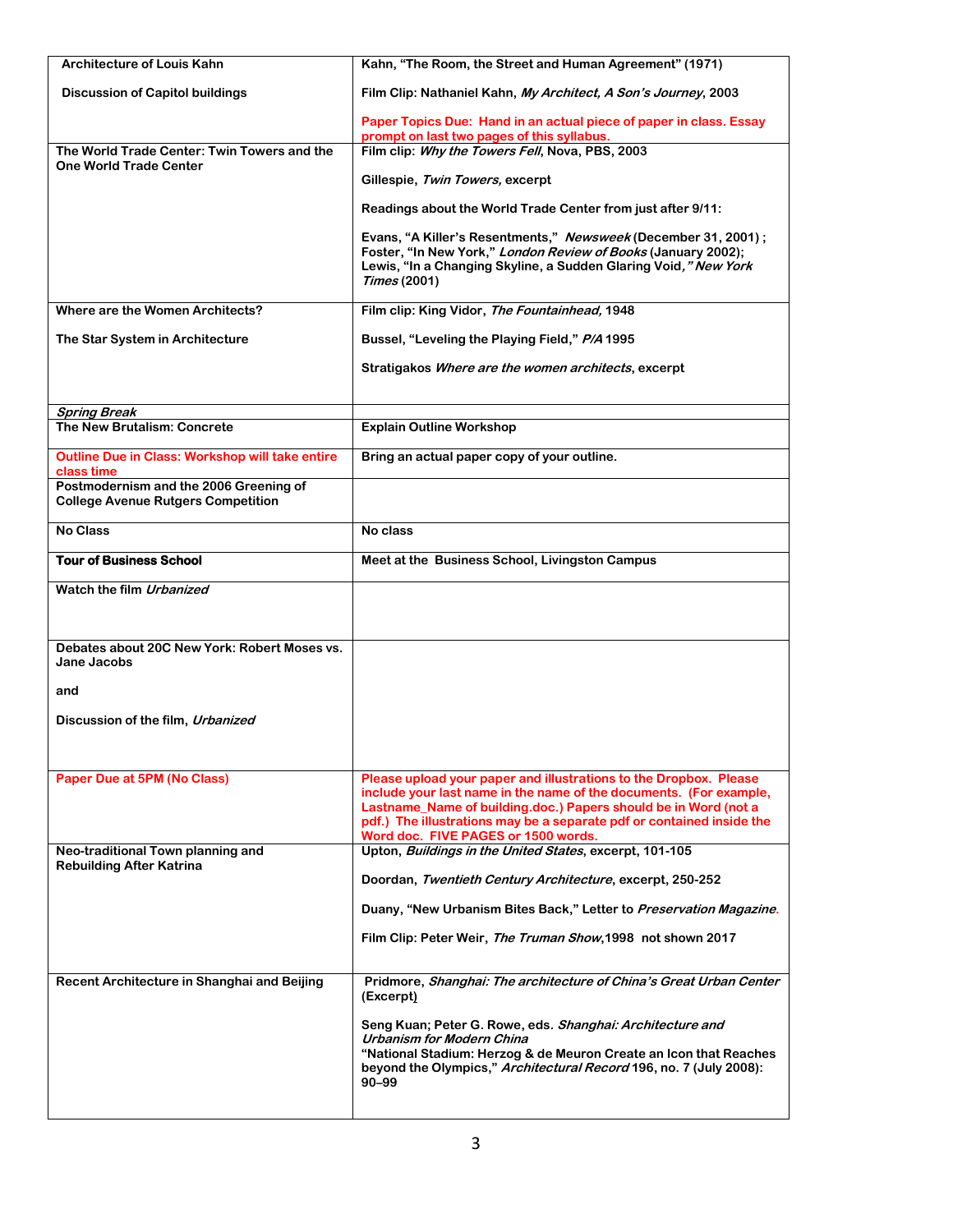| <b>Contemporary Museum Architecture from the</b><br><b>Guggenheim Bilbao to the present:</b><br>Architecture as Global Cultural Currency | W.J. T. Mitchell, "Roll Over Euclid," Ragheb, ed., Frank Gehry<br>(Guggenheim Bilboa)                                                                                            |
|------------------------------------------------------------------------------------------------------------------------------------------|----------------------------------------------------------------------------------------------------------------------------------------------------------------------------------|
|                                                                                                                                          | Schulze, in <i>Building a Masterpiece:</i> Milwaukee Art Museum, 21–41                                                                                                           |
| Predock, Museum for Human Rights, Canada                                                                                                 | Article on Musee du Quai Branly, Paris                                                                                                                                           |
| Nouvel, Musee de Quai Branly, France                                                                                                     |                                                                                                                                                                                  |
| Ecotopias: Vertical Farms, Zero-Carbon Cities.                                                                                           | Vitiello, "Growing Edible Cities," in Eugenie Birch, Susan Wachter,<br>eds., Growing Greener Cities; Urban Sustainability in the Twenty-<br>First Century, pp. 259-78. [omitted] |
| Exams begin at Rutgers NB                                                                                                                |                                                                                                                                                                                  |
|                                                                                                                                          |                                                                                                                                                                                  |
|                                                                                                                                          |                                                                                                                                                                                  |
|                                                                                                                                          |                                                                                                                                                                                  |
|                                                                                                                                          |                                                                                                                                                                                  |

#### **COURSE EVALUATION**

**Class participation and Attendance 15%; Midterm 25% Contemporary Challenge Paper AND AHP Core Goal Paper [THIS IS ONE PAPER] 30% Final Exam: 30%**

**There is no text book. All readings will be posted on the Sakai site. A copy of the syllabus may be found on Sakai. I will post the PowerPoint slides after each lecture, not before.** 

#### **Final EXAM TO BE HELD DURING FINALS WEEK in the REGULAR ROOM**

**http://finalexams.rutgers.edu/** 

**Grading scale A = 90 and up; B+ = 89 to 85; B = 85 to 80; C+ = 79 to 76; C = 75 to 70; D =70 to 60; F = 60 and below**

#### **Why I take attendance, even though we are all grown-ups here:**

**As an educator, I place a high value on coming to class well-prepared and deeply motivated, and I expect the same from my students. (This means you!) I believe that in a successful college class, the professor and the students create a community of engaged scholars who explore an intellectual subject together. There are in-class assignments and projects that will require your attention. If you want to do well in this class, you will need to keep up with the readings, attend class, participate in a meaningful way, and take responsibility for your own education. Therefore, students are expected to attend all classes. If you expect to miss class, please use the University absence reporting website https://sims.rutgers.edu/ssra/ to indicate the date and reason for your absence. An email is automatically sent to me. Attendance Policy: After three unexcused absences, from either class or a screening, each additional absence will cause ½ grade to be taken off your final grade. (For example, a B+ becomes a B.)** 

#### **Essay Prompt for 21st-Century Challenge (b) and AH (p) Paper Assignment)**

**Part 1. 21C. (b) I have argued for the persistence of the past in understanding the many global issues that will surely face us in the future. The global issue we are addressing in this class is how the built environment in the future should be shaped. Choose a single building, neighborhood, or city plan (it can be something covered in class or not) and explain how the built environment is implicated in one of the issues from the list below. Make sure you respond to the overall challenge about building for the future.**

**Sustainability Vulnerability to terrorism Low-income housing/architecture for the poor Architecture as political propaganda/Destruction of architecture as political propaganda (could include removal of Confederate statues) Colonialism/post-colonialism Gentrification Suburban Sprawl The automobile, air pollution, and its relationship to architecture**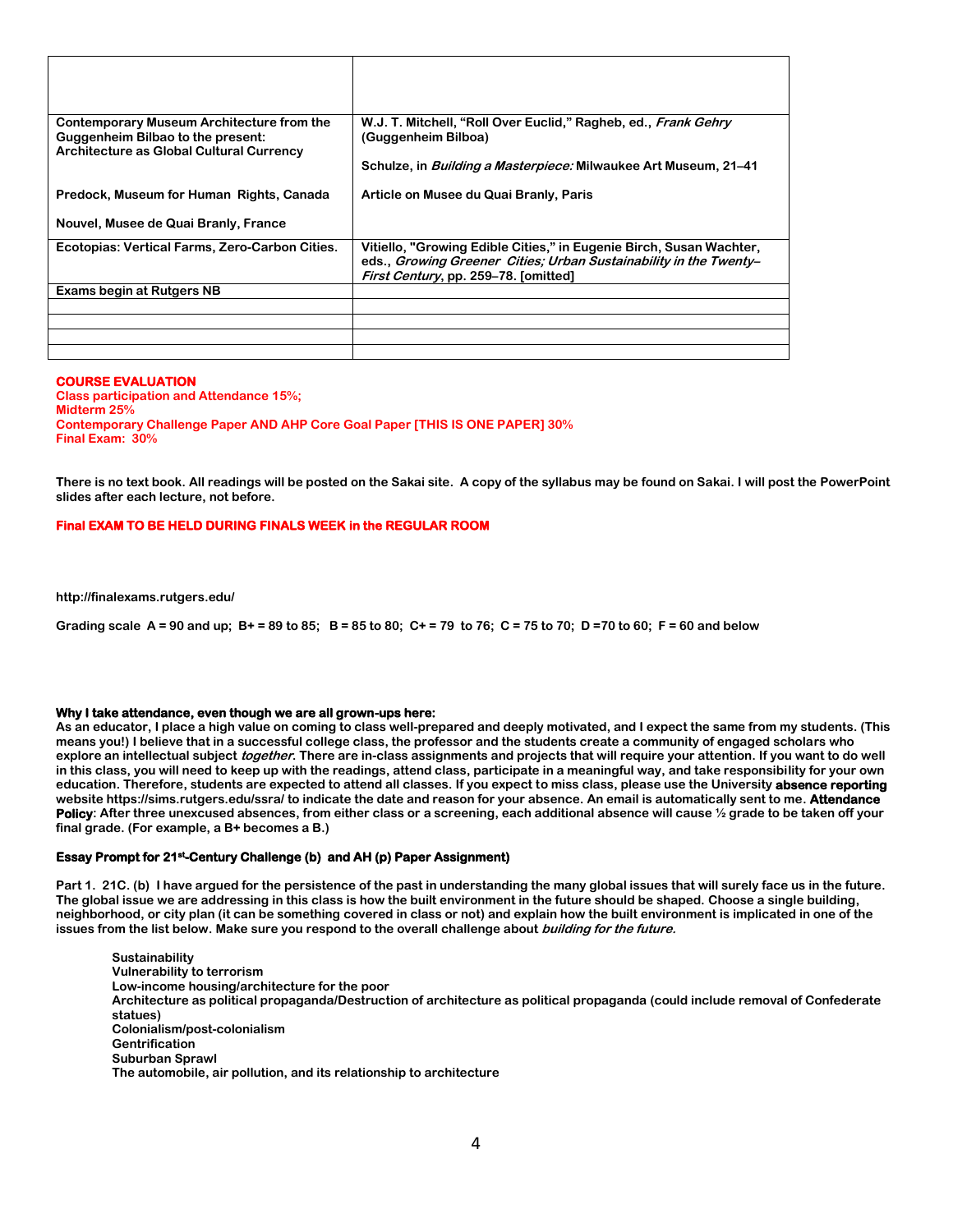**This Goal will be assessed using the standard CRC Rubric for CC (b) : Analyze a contemporary global issue from a multidisciplinary perspective.**

| <b>OUTSTANDING</b>                                                                                                                              | GOOD                                                                                                                                              | <b>SATISFACTORY</b>                                                                                 | UNSATISFACTORY (D/F)                                                                  |
|-------------------------------------------------------------------------------------------------------------------------------------------------|---------------------------------------------------------------------------------------------------------------------------------------------------|-----------------------------------------------------------------------------------------------------|---------------------------------------------------------------------------------------|
| Demonstrates a sophisticated<br>understanding in identifying,<br>comparing, and contrasting at least<br>two different disciplinary perspectives | Identifies, compares, and contrasts<br>at least two different disciplinary<br>perspectives as applied to a pressing<br>contemporary global issue. | Satisfactorily summarizes different<br>disciplinary perspectives on a<br>contemporary global issue. | Fails to clearly identify disciplinary<br>perspectives any relevant global<br>issues. |
| as applied to a pressing                                                                                                                        |                                                                                                                                                   | Acknowledges that each perspective                                                                  | Fails to accurately distinguish                                                       |
| contemporary global issue.                                                                                                                      | Notes some advantages/ scope and<br>disadvantages/limits of each                                                                                  | has advantages and disadvantages.                                                                   | between at least two different<br>disciplinary perspectives on the issue.             |
| <b>Critically analyzes and assesses the</b>                                                                                                     | perspective.                                                                                                                                      | <b>Satisfactorily presents course</b>                                                               |                                                                                       |
| advantages/ scope and                                                                                                                           |                                                                                                                                                   | materials.                                                                                          | Fails to identify and explicate the                                                   |
| disadvantages/limits of each<br>perspective.                                                                                                    | Touches on broader connections and<br>implications.                                                                                               |                                                                                                     | advantages and disadvantages of<br>each perspective.                                  |
| Draws original and thoughtful<br>conclusions.                                                                                                   |                                                                                                                                                   |                                                                                                     | Lacks any critical analysis of any<br>disciplinary approach to the issue.             |

**Part 2. (Same paper, different rubric) AH (p) Students completing this course will be able to analyze architecture in relation to history, societal values, culture, and technology. In your paper, be sure to attend to the questions we addressed in class about specific aspects of architectural communication. Each lecture will provide a model for you to follow for this part of the paper assignment. Use specific examples and cite your sources.** 

**For this Goal, the rubric is here:**

|                        | <b>OUTSTANDING</b>   | <b>GOOD</b>             | <b>SATISFACTORY</b>      | UNSATIS-FACTORY                       |
|------------------------|----------------------|-------------------------|--------------------------|---------------------------------------|
| Argument &             | There is a           | <b>Introductory</b>     | Essay is organized       | <b>Goals achieved inconsistently;</b> |
| Structure of the       | complex              | paragraph with a        | but has limited          | no argument                           |
| essay                  | interpretive and     | clearly stated          | argument                 |                                       |
|                        | analytical           | thesis.                 |                          |                                       |
|                        | argument evident     | <b>Thesis developed</b> |                          |                                       |
|                        | throughout           | progressively and       |                          |                                       |
|                        |                      | logically in the body   |                          |                                       |
|                        |                      | of the paper.           |                          |                                       |
|                        |                      | Concluding              |                          |                                       |
|                        |                      | paragraph that          |                          |                                       |
|                        |                      | summarizes the          |                          |                                       |
|                        |                      | argument                |                          |                                       |
| <b>VISUAL analysis</b> | The student          | <b>Visual analysis</b>  | <b>Limited visual</b>    | No visual analysis                    |
|                        | demonstrates         | present, but the        | analysis                 |                                       |
|                        | careful visual       | student                 |                          |                                       |
|                        | scrutiny of the      | misunderstands or       |                          |                                       |
|                        | images and uses      | misinterprets visual    |                          |                                       |
|                        | vocabulary           | material                |                          |                                       |
|                        | suitable for         |                         |                          |                                       |
|                        | describing           |                         |                          |                                       |
|                        | architecture         |                         |                          |                                       |
| <b>Historical/</b>     | <b>Masterful</b>     | <b>Argument is</b>      | <b>Limited awareness</b> | No awareness of historical/           |
| cultural context       | application of       | significantly           | of historical/           | cultural context                      |
|                        | tools of cultural    | inflected by an         | cultural context         |                                       |
|                        | and historical       | awareness of the        |                          |                                       |
|                        | analysis with        | significance of a       |                          |                                       |
|                        | awareness of         | particular historical   |                          |                                       |
|                        | cultural specificity | or cultural             |                          |                                       |
|                        |                      | background              |                          |                                       |

**Upload your paper as a word doc to your dropbox in Sakai. It should be five to seven pages, double-spaced, 12 point font, one-inch margins. (That will be somewhere between 1,250 and 1,750 words.) Your paper must be illustrated. Source for illustrations must be noted. Your illustrations should be in a separate pdf.** 

**Common Courtesy: Please do not arrive late, leave early, or wander around during class. Please remember to turn off your cell phones. If you are in the midst of a crisis and need to have your phone on, please let me know. Attendance: Attendance is mandatory. If you are not present when I take attendance, you will be marked absent. You will be marked down one half of a grade for every class you miss after three missed classes. Late Papers: Late papers will be marked down one half of grade for each calendar day the paper is late. No extensions will be given except in cases of illness or family emergency. The only excusable absences from tests are illnesses and family emergencies. Other Problems: If you are having difficulty completing the assignments for this class, or if you have trouble understanding the material presented in the lectures, please see the instructor as soon as possible.** 

**Current Academic Integrity Policy: http://academicintegrity.rutgers.edu/integrity.shtml**